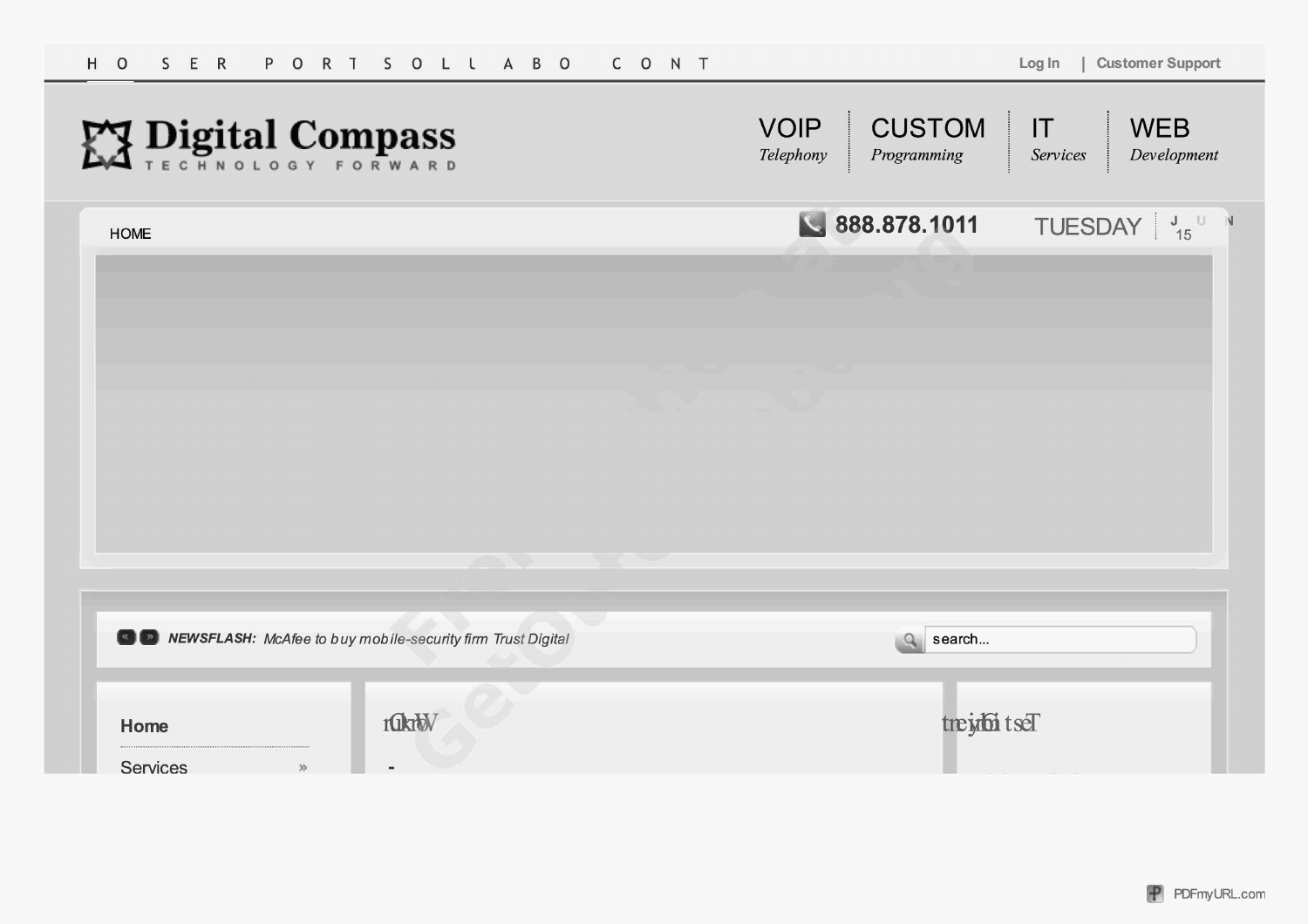| Portfolio         |  |
|-------------------|--|
|                   |  |
| Solutions         |  |
|                   |  |
| <b>About Us</b>   |  |
|                   |  |
| <b>Contact Us</b> |  |
|                   |  |

and we will contact you. You **rate in the BC zer's Buddies**<br>can also reach us at **888.878.1 011.**









# **SWARTZ & ASSOCIATES**

with the work Digital Compass has done for us  $-$  on a number of levels. They did an excellent job testing and configuring our phone system to make sure everything is working correctly and is integrated with our CRM plafform properly.

impressed how everyone on

 $-$  Belinda Gibbons, President



ext. Switch to hosted PBX, Now! Reason you want to be contacted  $DCPBX = Hosted PBX$ + IVR Solutions I would like a quote  $\Box$ **• ' • FREE 15 days trial** Click here for more info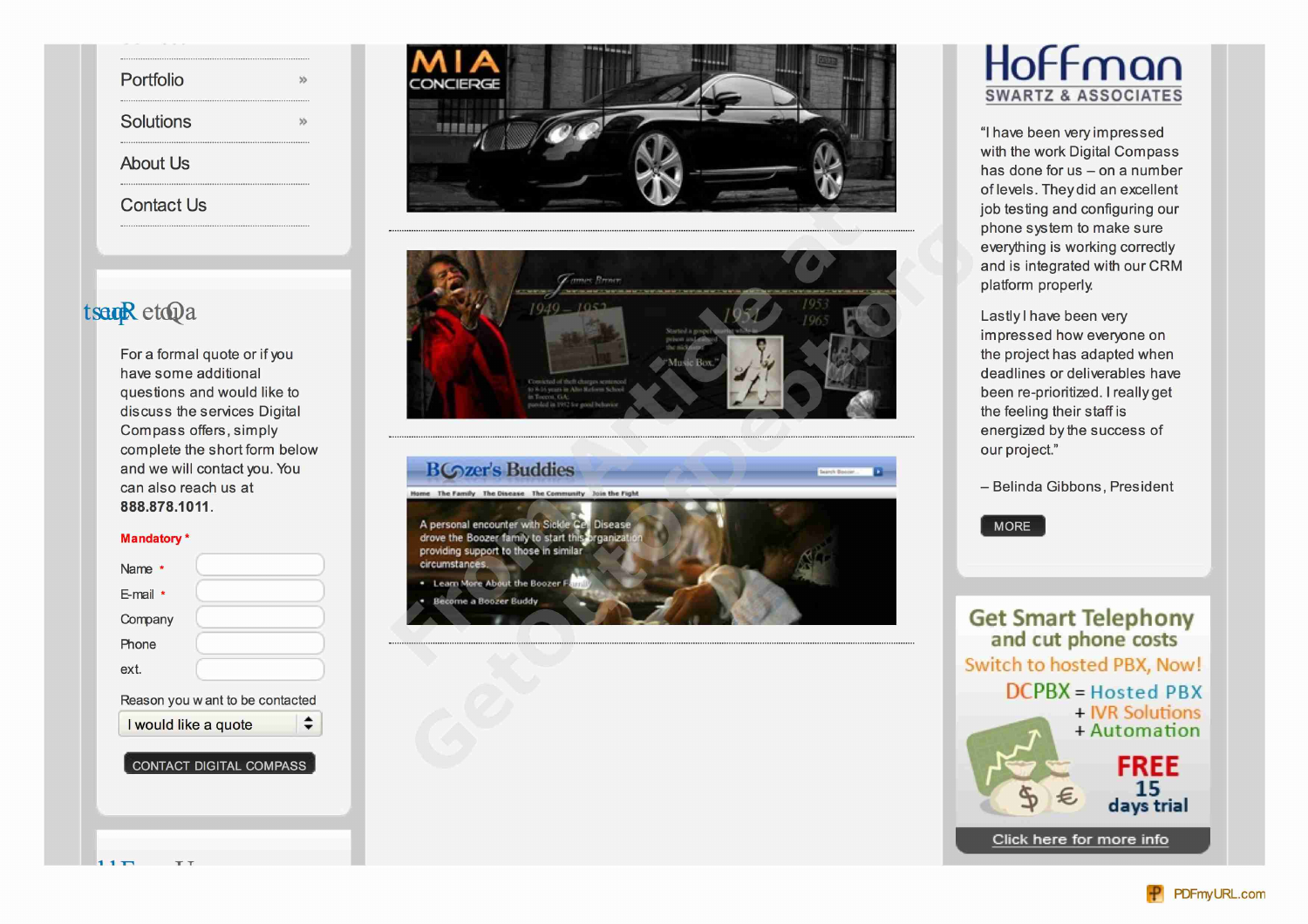

## Need a website? let us build one for you!



### mb streE

**E** Digital Compass will provide the  $+$  Phone Manuals latest technology and software news the monthly publication, Craze the monthly publication of the monthly publication of the monthly publication of the monthly publication of the monthly publication. Craze Magazine. The "how to" articles will + Download of the week "help give readers the aid they need to apply new technologies within the entertainment industry" - J.R. Fuller

## **scholing**

- 
- 
- 

 $\oplus$ 

July - Boost the speed and efficiency of your outbound dialing efforts! Digital Compass will be + VOIP Questionaire releasing its Powerful and Affordable Hosted Predictive Dialer + WebSite Questionaire for Call Centers. Call your sales representative today for more information or to schedule a demo.

### scritarchit seQ

**MORE**